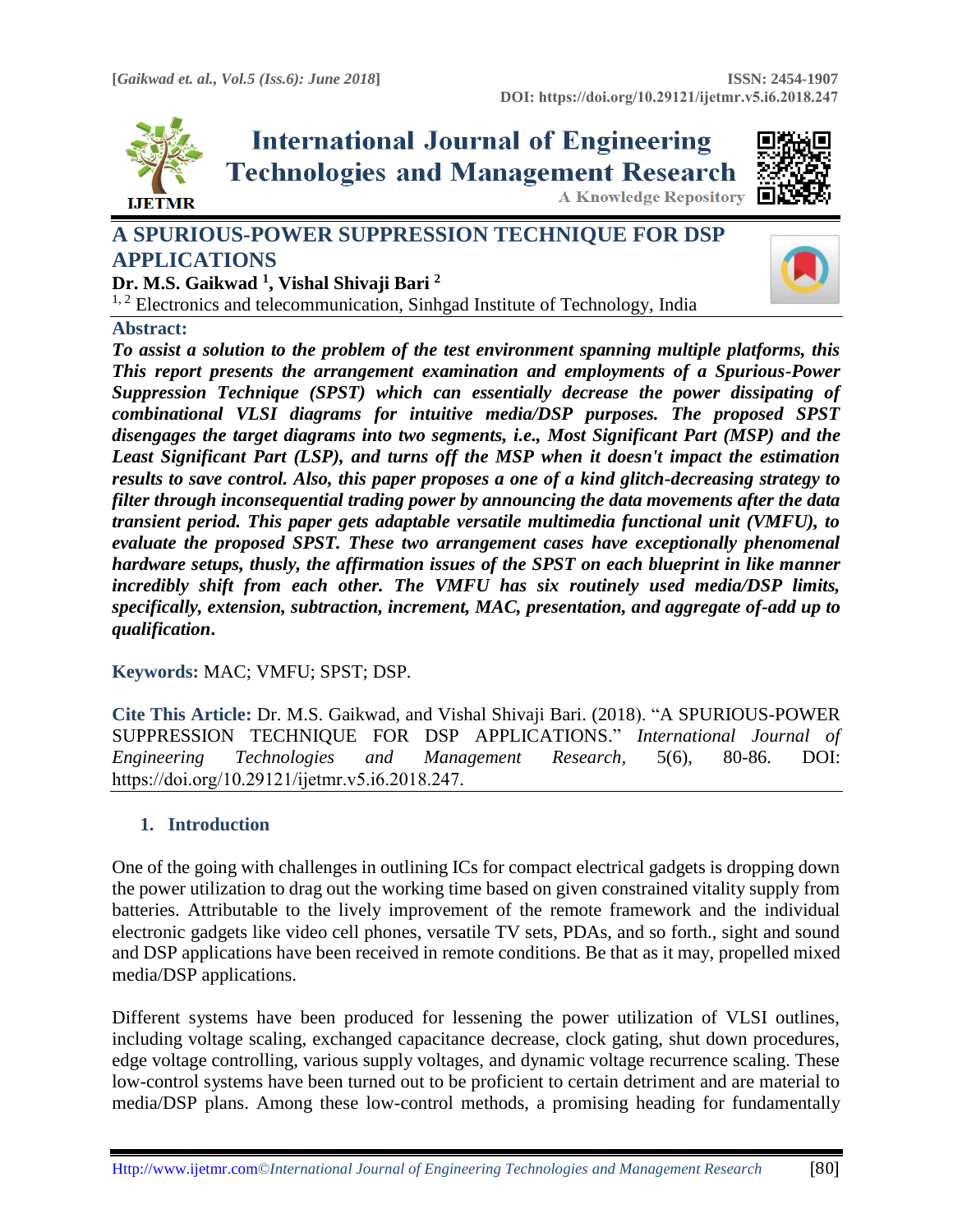lessening power utilization is diminishing the dynamic power which rules add up to control scattering. Thus, this paper builds up an extraordinary failure control strategy which can lessen dynamic power. The proposed low-control procedure can be utilized with a portion of the previously mentioned strategies without clashes to additionally diminish the power utilization of the sight and sound/DSP outlines. The current works that decrease the dynamic power utilization by limiting the exchanged capacitance incorporate the plans in. The plan proposes an idea called in partially guarded computation (PGC), which isolates the math units, e.g., adders and multipliers, into two sections and turns off the unused part to limit the power utilization.

In this investigates the hardware of actualizing the alleged Spurious-Power Suppression Technique (SPST), and in addition two plan cases for the sight and sound/DSP applications. The SPST can significantly decrease the power dissemination of combinational VLSI outlines for media/DSP applications.This situation makes a decent chance to limit the additional power scattering by extravagantly streamlining the hardware. From the perspective of rationale outline, the adders/subtractors in the change coding configuration are isolated into two sections, i.e., the Most Significant Part (MSP) and the Least Significant Part (LSP), and the info information of the MSP circuits are hooked at whatever point they don't impact the calculation comes about. In addition, recognition rationale and SE units are acquainted in the proposed SPST with decide the powerful scopes of the operands and make up for the sign signs of the MSP, individually. In spite of the fact that this idea is like the PGC, productively actualizing the idea and showing its impacts on control sparing in genuine circuits stays testing. To overcome this plan challenge, this paper investigates the fundamental reasons of the event of spurious power and shows an intensive examination for effectively actualizing SPST adders/subtractors. From those investigations and the actualizing background, we find the harm of the glitches to the combinational circuits and further propose.

### **2. Proposed Work**

Besides the explanations presented in our former studies, this report provides further illustrations of the proposed SPST as described in the following sections.



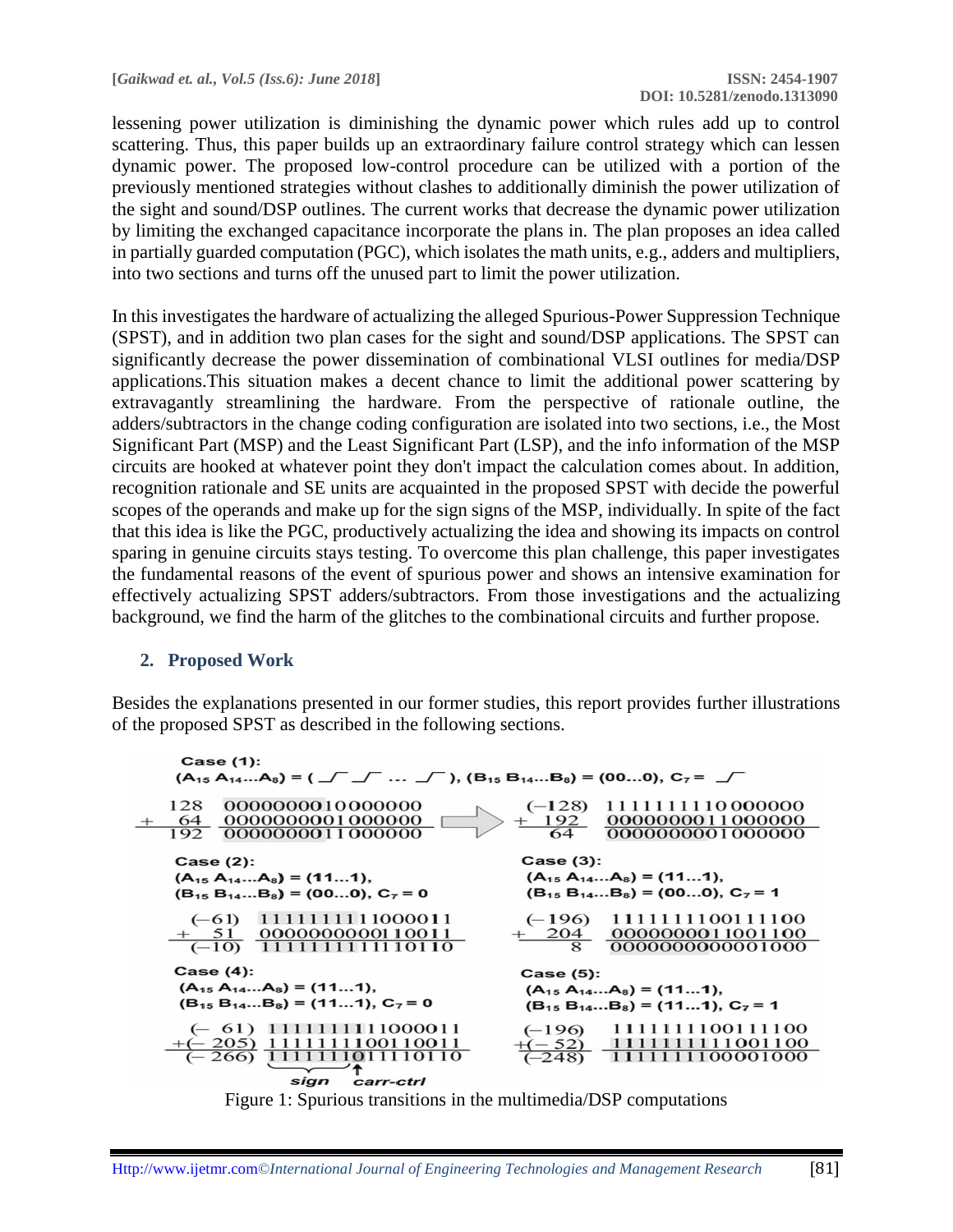### **2.1. Theoretical Analysis and Logic Derivation**

To delineate the reason of those spurious flag changes we investigate five instances of 16-bit augmentations as appeared in Fig. 1. The instances of trading the operands An and B in increments prompt the same spurious changes with those appeared in Fig. 1. Thus, there is most likely no other case past these five in view of this plan. The principal case delineates a transient state in which spurious changes of convey signals happen in the MSP, in spite of the fact that the last aftereffect of the MSP is unaltered. Then, the second and third cases depict circumstances including one negative operand including another positive operand without and with convey in from the LSP, individually. In addition, the fourth and fifth cases exhibit the expansion of two negative operands without and with convey in from the LSP, separately. In those cases, the consequences of MSP are unsurprising; thusly, the calculations in MSP are pointless and can be disregarded. Killing those spurious calculations not exclusively can spare the power utilization inside the adder/subtractor in the present stage yet in addition can diminish the glitchingclamors which cause control wastage inside the number juggling circuits in the following stage. From the examination of Fig. 1, we are roused to propose the SPST that isolates the adder/subtractor into two sections and after that locks the information of the MSP at whatever point they don't influence the calculation comes about. The SPST can be extended to be a fine-grain plot in which the snake/subtractor is partitioned into more than two sections. In any case, the equipment intricacy of the enlarged circuits, for example, the discovery rationale unit, the information locks, and the SE unit increments drastically. In view of a snake/subtractor case, we really find that the power cost caused by the expanded circuits is bigger than the power lessening in a tripartitioned conspire. This is the reason we propose a bipartitioned SPST conspire in this To know whether the MSP influences the calculation brings about the bipartitioned SPST plot, a discovery rationale unit must be utilized to distinguish the compelling info ranges. The Boolean consistent conditions appeared as takes after express the behavioral standards of the identification rationale unit.

| carr-ctrl             |                 | $C_{LSP}$ , $A_{and}$ , $A_{nor}$ |                       |     |                      |     |     |     |                      |  |
|-----------------------|-----------------|-----------------------------------|-----------------------|-----|----------------------|-----|-----|-----|----------------------|--|
|                       |                 | 000                               | 001                   | 011 | 010                  | 100 | 101 | 111 | 110                  |  |
| $B_{and}$ , $B_{nor}$ | 00              |                                   |                       |     | $\ddot{\phantom{0}}$ |     |     |     |                      |  |
|                       | $\overline{01}$ |                                   |                       |     |                      |     |     |     |                      |  |
|                       |                 |                                   |                       |     |                      |     |     |     |                      |  |
|                       |                 |                                   | ,,,,,,,,,,,,,,,,,,,,, |     |                      |     |     |     | ,,,,,,,,,,,,,,,,,,,, |  |

| sign                  |        | $C_{LSP}$ , $A_{and}$ , $A_{nor}$ |     |     |     |     |     |     |     |  |
|-----------------------|--------|-----------------------------------|-----|-----|-----|-----|-----|-----|-----|--|
|                       |        | 000                               | 001 | 011 | 010 | 100 | 101 | 111 | 110 |  |
| $B_{and}$ , $B_{nor}$ | $00\,$ | $\Omega$                          |     | 0   |     | ι,  |     |     |     |  |
|                       | 01     |                                   |     |     |     | O   |     |     |     |  |
|                       |        |                                   |     |     |     |     |     |     |     |  |
|                       | 10     |                                   |     |     |     | O   |     |     |     |  |

 $(a)$ 

 $(b)$ Figure 2: K-map of carry-ctrl & Sign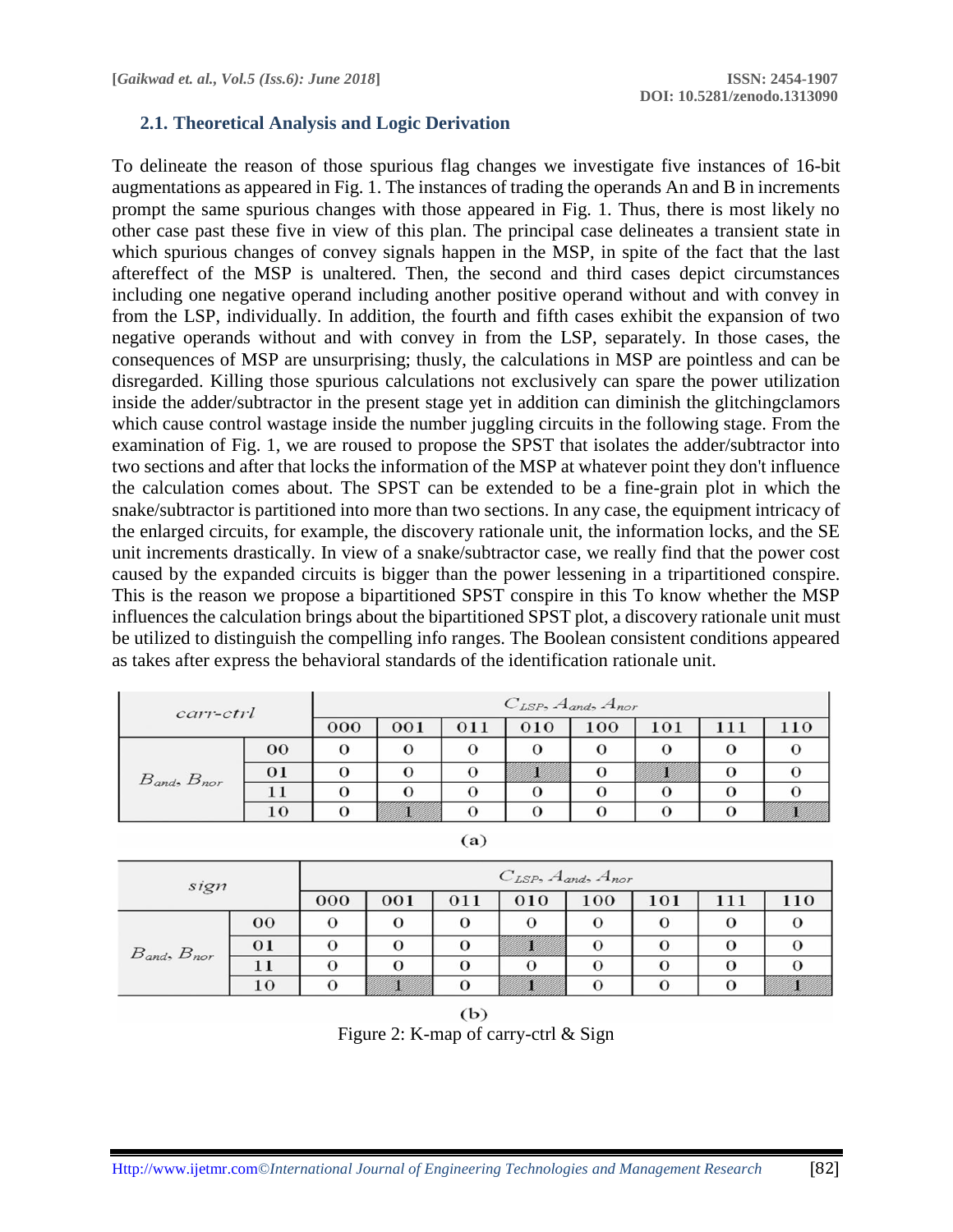$$
carr - ctrl = \overline{C_{LSP}} \times \overline{A}_{and} \times A_{nor} \times B_{and} \times \overline{B}_{nor}
$$
  
+  $\overline{C_{LSP}} \times A_{and} \times \overline{A}_{nor} \times \overline{B}_{and} \times B_{nor}$   
+  $C_{LSP} \times \overline{A}_{and} \times A_{nor} \times \overline{B}_{and} \times B_{nor}$   
+  $C_{LSP} \times A_{and} \times \overline{A}_{nor} \times B_{and} \times \overline{B}_{nor}$   
=  $\overline{C_{LSP}} \times (\overline{A}_{and} \times B_{and} + A_{and} \times \overline{B}_{and})$   
+  $A_{nor} \times B_{nor} + A_{nor} \times B_{and}$   
+  $A_{nor} \times B_{nor} + \overline{C_{LSP}}$   
 $\times (A_{and} \times B_{and} + \overline{A}_{and} \times \overline{B}_{and})$   
 $\times (A_{and} \times B_{and} + A_{and} \times B_{nor} + A_{nor} \times B_{and}$   
+  $A_{nor} \times B_{nor}) (C_{LSP} \oplus A_{and} \oplus B_{and})$   
 $\times (A_{and} + A_{nor}) \times (B_{and} + B_{nor})$  (7)

Figure 3: Equation of Carry-ctrl

$$
sign = \overline{C_{\text{LSP}}} \times (\overline{A_{\text{and}}} \times A_{\text{nor}} \times B_{\text{and}} \times \overline{B_{\text{nor}}} + A_{\text{and}} \times \overline{A_{\text{nor}}} \times \overline{B_{\text{and}}} \times B_{\text{nor}} + A_{\text{and}} \times \overline{A_{\text{nor}}}\times B_{\text{and}} \times \overline{B_{\text{nor}}}= \overline{C_{\text{LSP}}} \times (A_{\text{and}} \times B_{\text{and}} + A_{\text{and}})+ C_{\text{LSP}} \times A_{\text{and}} \times B_{\text{and}}= \overline{C_{\text{LSP}}} \times (A_{\text{and}} + B_{\text{and}}) + C_{\text{LSP}} \times A_{\text{and}} \times B_{\text{and}}(8)
$$





Figure 5: Low power adder/subtractor design adopting proposed SPST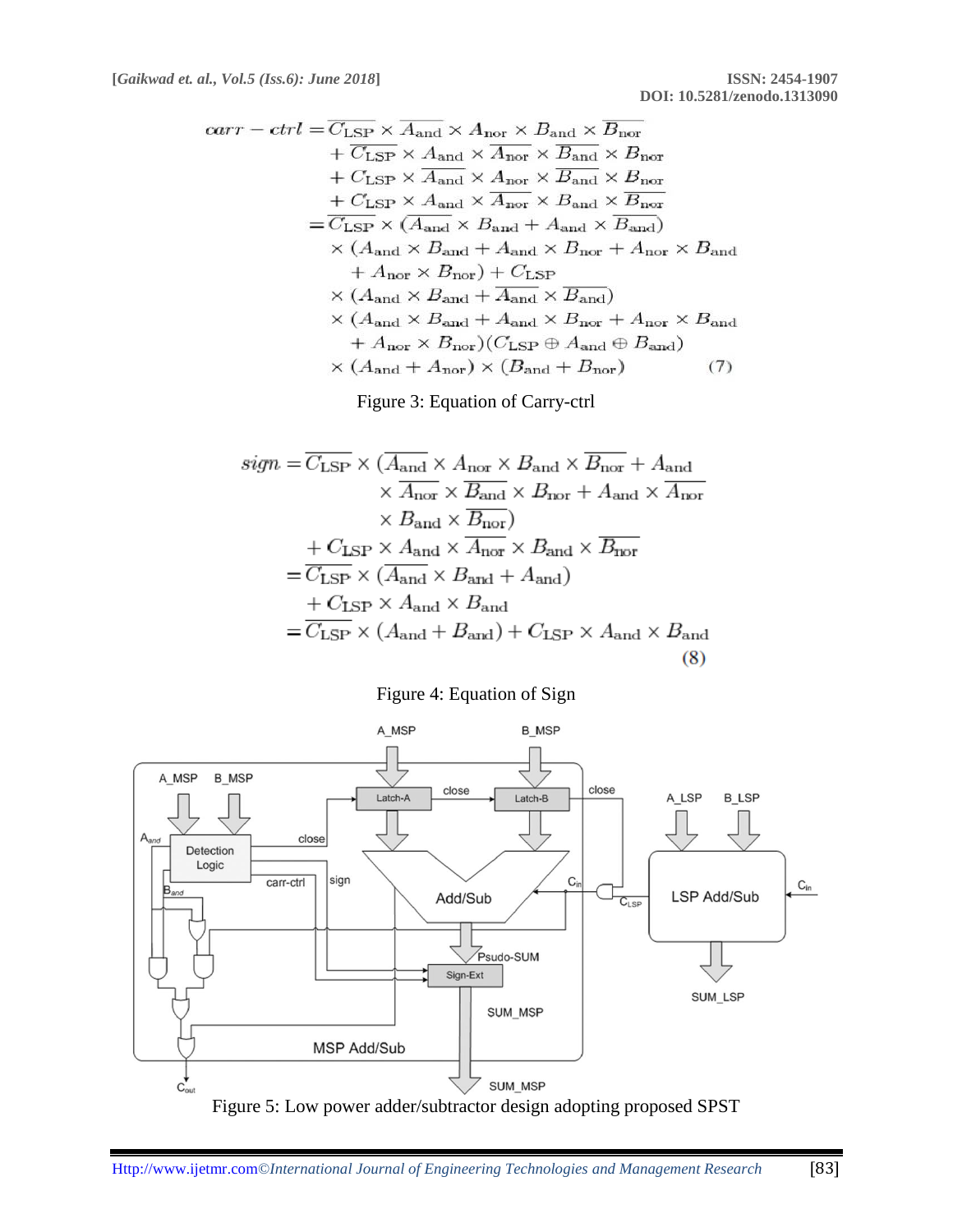Where A[m]and B[n], individually, signify the m th bit of the operand An and the n th bit of the operand B, and, separately, indicate the MSP parts, i.e., the ninth piece to the sixteenth piece, of the operands An and B in the cases appeared in Fig. 3. At the point when the bits in Amsp and additionally Bmsp in are each of the ones, the estimation of An and as well as that of B and, individually, wind up plainly one, while when the bits in Amsp or potentially Bmsp in are every one of the zeros, the estimation of Anor and additionally that of B nor , separately, transform into one. Being one of the three yields of the location rationale unit, close means whether the MSP circuits can be dismissed or not. Contrasted and the utilization of transmission doors to hook the data sources, this plan can keep the voltage-drop issues caused by the gliding associated focuses after the MSP circuits are shut for a generally long traverse of time. The approaches to make up for the sign bits of the figuring comes about are likewise appeared in the event. In like manner, we determine the KARNAUGH maps which prompt the Boolean consistent conditions.

# **3. Design Methodology**



Figure 6: Illustration of multiplication using modified Booth encoding



Figure 7: SPST modified Booth encoder

The plan case utilizing the proposed SPST is the VMFU, which is developed based on a changed Booth encoding multiplier. The proposed VMFU can process six sorts of number-crunching operations, i.e., expansion, subtraction, augmentation, MAC, interjection, and SAD, which are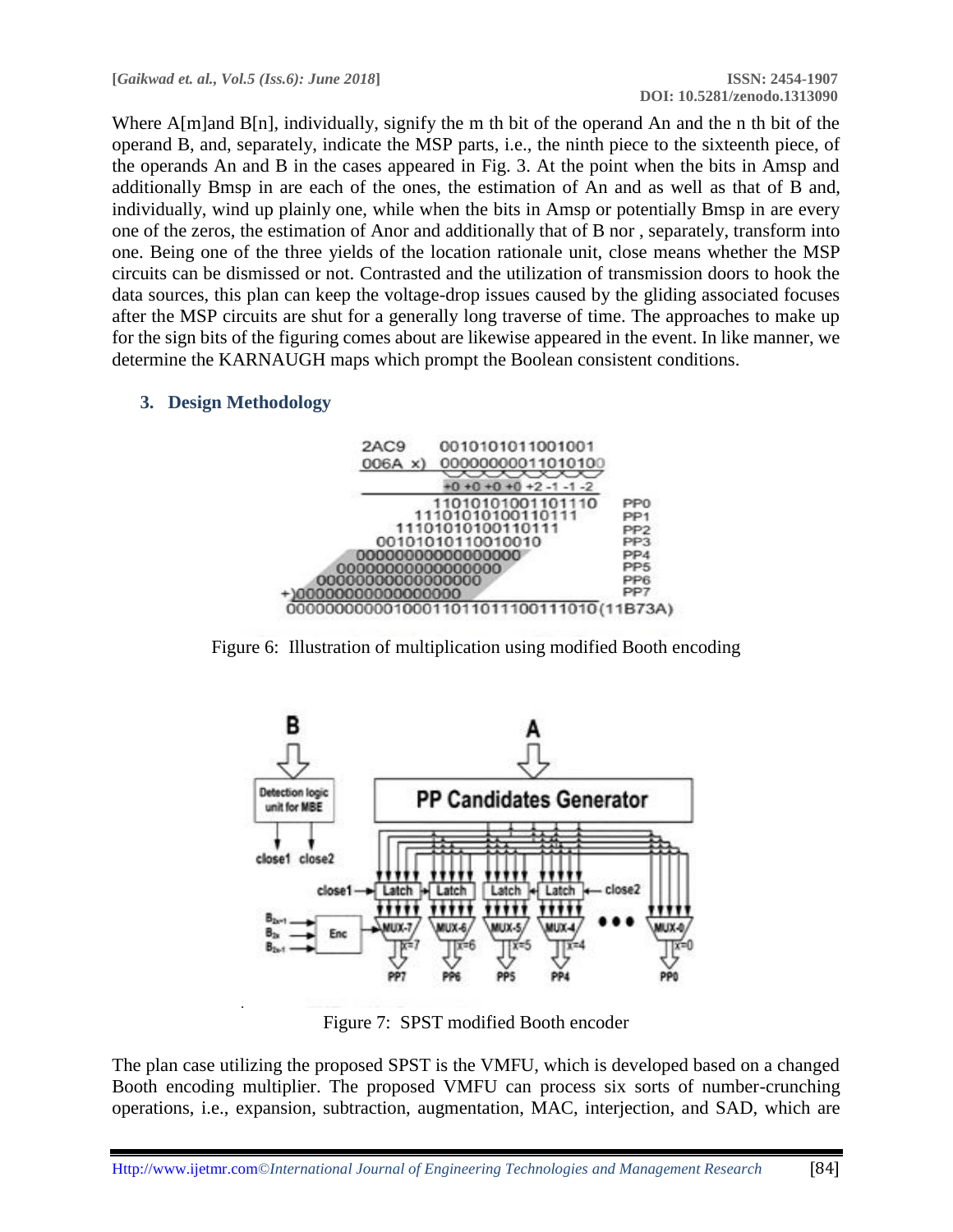every now and again utilized as a part of sight and sound/DSP calculations. There are three recognizing plan contemplations in outlining the VMFU,as recorded as takes after.

### **3.1. Applying the SPST to the Modified Booth Encoder**

Fig.6 demonstrates a calculation case of Booth duplicating two numbers "2AC9hex " and " 006Ahex," where the shadow indicates that the numbers in this piece of Booth increase are every one of the zeros with the goal that this piece of the calculations can be ignored. Sparing those calculations can fundamentally lessen the power utilization caused by the transient signs. As indicated by the examination of the duplication appeared in Fig.6, we propose the SPST altered Booth encoder which incorporates a location unit, as appeared in Fig.7.From one of the two operands, e.g., the operand A, the fractional item (PP) competitor generator creates five hopefuls of the incomplete items, i.e., {-2A, - A,0,A,2A} , which are then chosen by the Booth encoding aftereffects of the other operand, i.e., the operand B. Then, the discovery unit has the second one of the two operands, i.e., the operand B for this situation, as its contribution to choose whether the Booth encoder incorporates repetitive calculations. As appeared in Fig.7, the locks can, separately, solidify the contributions of MUX-4 to MUX-7 or just those of MUX-6 to MUX-7 when the PP4 to PP7 or just the PP6 to PP7 are zeros to lessen the progress control dispersal. Such cases happen regularly in remote sight and sound information coding like surface coding, orthogonal recurrence division multiplexing, and channel outlines.

# **3.2. Applying the SPST to the Compression Tree**

Fig. demonstrates the engineering chart for the proposed VMFU in which the SPST altered Booth encoder has been appeared in Fig. 10. The VMFU can be generally disintegrated into three areas, i.e., the Partial Product Generation, the Partial Product Reduction (PPR), and the Accumulation (ACC) segments. At the point when the operand other than the Booth encoded one has a little supreme esteem, there are chances to decrease the spurious power dispersed in the pressure tree in the PPR segment. As indicated by the examination of the expansion appeared in Figs. 3 and 9, we supplant a portion of the adders in the pressure tree of the VMFU, which include the PP0 to PP3, with the SPST-prepared adders. In addition, the viper in the ACC segment is likewise supplanted with the SPST-prepared snake. This snake is utilized to aggregate the increase brings about the MAC operation and register the interjection, SAD, expansion, and subtraction. These adders are set apart with diagonal lines as appeared in Fig. 11 with their bit widths of the MSP and LSP demonstrated, separately, in the numerator and the denominator of the nearing division esteems.

### **3.3. Freezing the Switching Activities of the Unused Circuits**

The information streams of the VMFU are controlled by the appropriately organized multiplexers. By solidifying the unused circuits because of the choice of a specific sort of usefulness, inefficient exchanging power dissemination can be maintained a strategic distance from, as appeared in Fig.8. Furthermore, the circuits prompted by the SPST can be solidified to kill the SPST capacity of the VMFU. This choice might be valuable when the information don't have favourable highlights like the interactive media information on the grounds that the SPST may not contribute positive power sparing when both the info information are irregular.